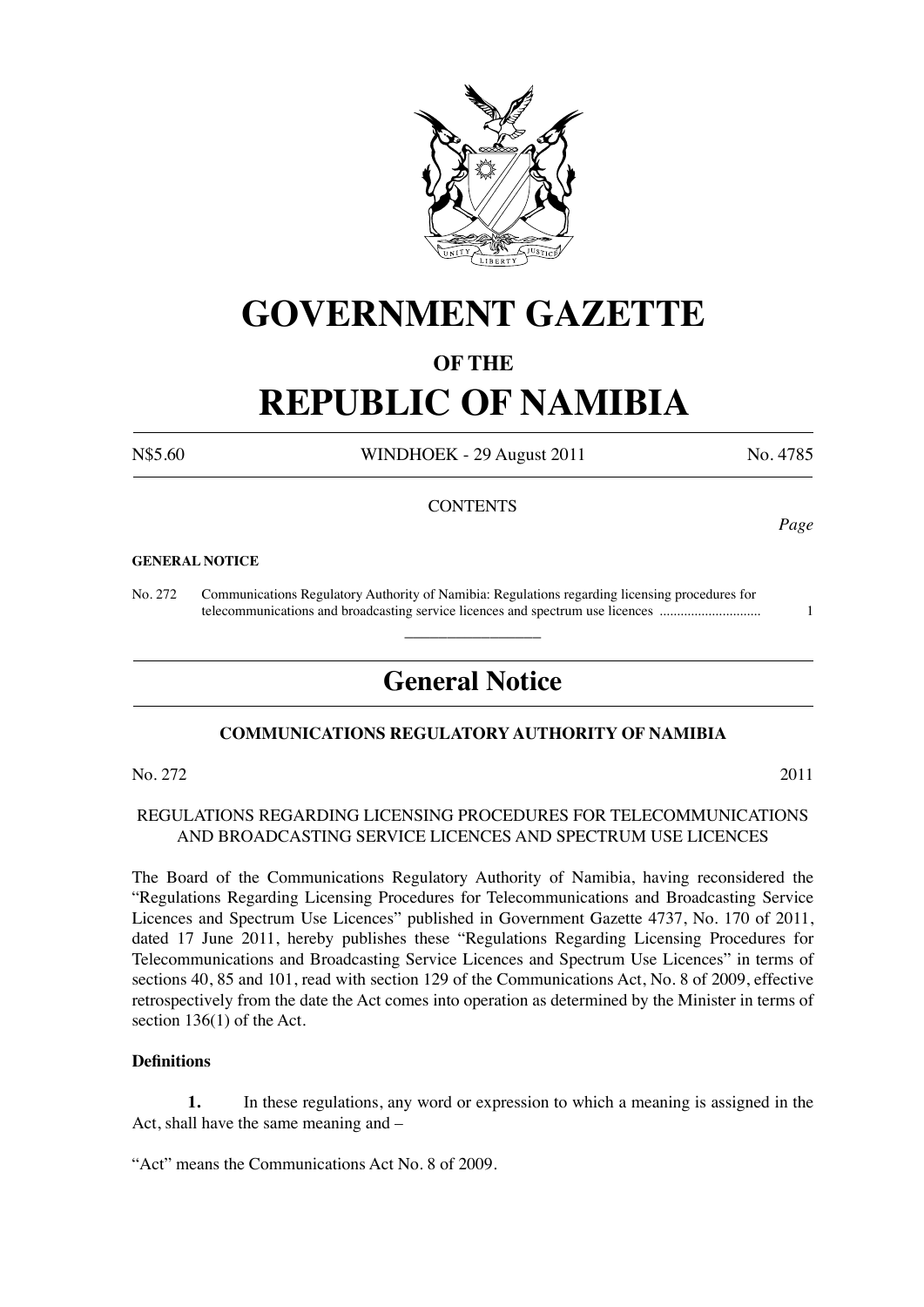#### **Submission of documents to the Authority**

**2.** In these regulations "submit in writing to the Authority" means either physically or electronically -

(1) by hand to the head offices of the Authority, namely Communication House, 56 Robert Mugabe Avenue, Windhoek or at any other address set out by the Authority from time to time;

(2) by post to the head offices of the Authority, namely Private Bag 13309, Windhoek 9000 or at any other address set out by the Authority from time to time;

(3) by electronic mail to the following address: cran@cran.na or at any other address set out by the Authority from time to time;

(4) by facsimile to the following facsimile number: +264 61 23 8646 or at any other number set out by the Authority from time to time; or

(5) in any other manner or at alternative addresses set out by the Authority from time to time.

#### **Applicability**

**3.** These regulations are applicable to -

(1) Class telecommunications service licence applications;

(2) Broadcasting service licence applications;

(3) Spectrum use licence applications, where the Authority, in its sole discretion, determines that spectrum use licence applications will be processed on a first come, first served basis;

(4) Licence transfer applications (for telecommunications service, broadcasting service and spectrum use);

(5) Licence amendment applications (for telecommunications service, broadcasting service and spectrum use);

(6) Licence renewal applications (for telecommunications service, broadcasting service and spectrum use); and

(7) Withdrawal of licences by licensees (for telecommunications service, broadcasting service and spectrum use).

#### **Class Telecommunications Service licence applications**

**4.** (1) A person intending to provide a class telecommunications service must submit, in writing to the Authority, an application for a class telecommunications service licence in the form made available by the Authority.

(2) The application must –

(a) set out the full and official name of the person intending to provide a class telecommunications service (applicant), and if a natural person, the identity number of that person, and if a juristic person, the registration number of that person;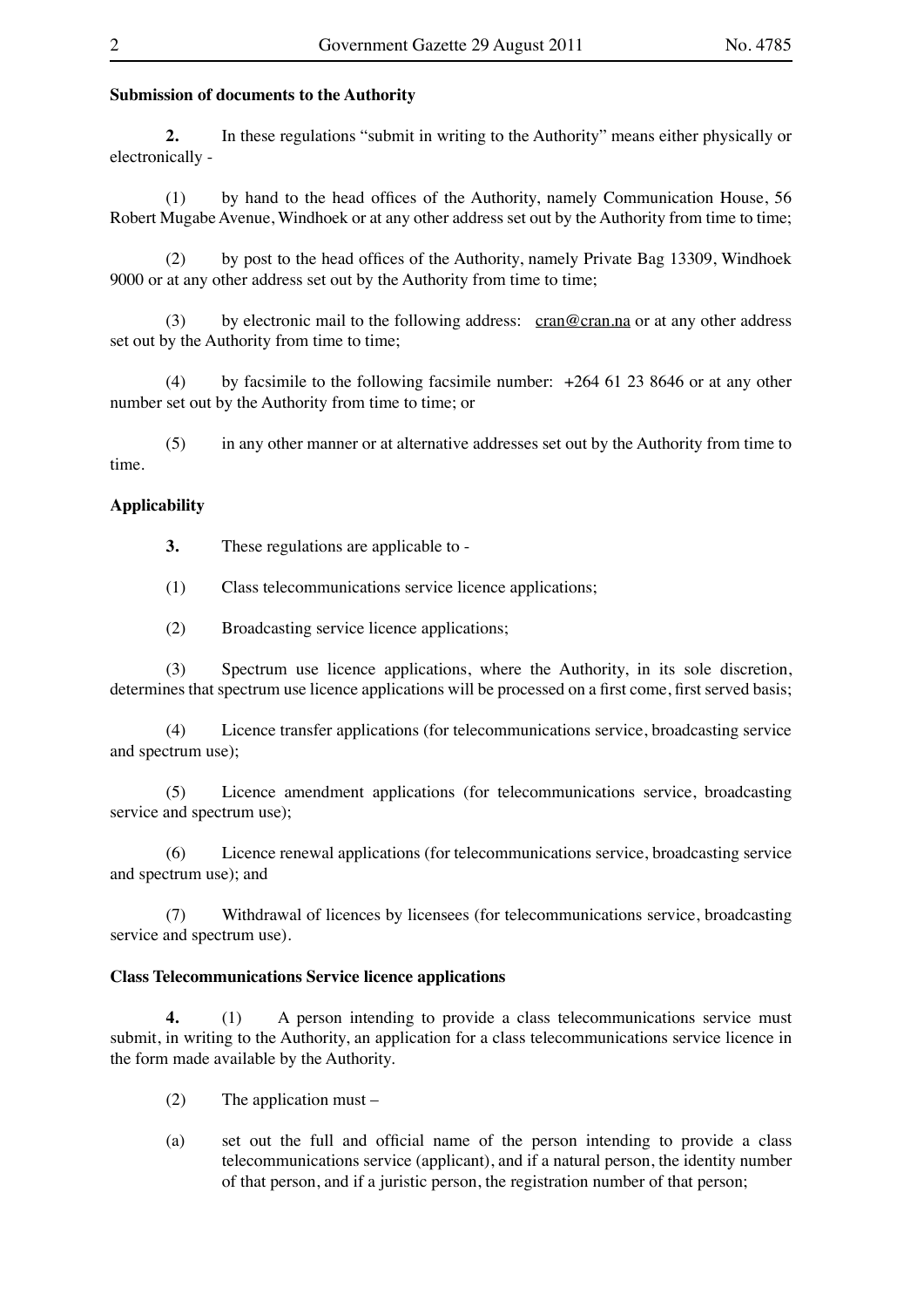- (b) set out the name of the contact person (if different from the applicant) and the following contact details -
	- (i) physical address;
	- (ii) postal address;
	- (iii) telephone number(s);
	- (iv) facsimile numbers(s); and
	- (v) electronic mail address(es);
- (c) set out full details of all ownership interests in the applicant, including the identity and nationality of holders of ownership interests and if the holders of ownership interests are juristic persons, full details of all their ownership interests;
- (d) set out full details regarding foreign ownership interests in the applicant;
- (e) identify the category of class telecommunications service licence as contemplated in the Regulations Setting out Broadcasting and Telecommunications Service Licence Categories;
- (f) set out a complete, accurate and concise statement of the telecommunications services intended to be provided, including a description and diagram of any network to be operated, constructed or used; and
- (g) include any other information the applicant believes might be relevant to the Authority in considering the application.

(3) The class telecommunications service licence application must be accompanied by the relevant application fee as determined by the Authority from time to time.

(4) The class telecommunications service licence application must be accompanied by a spectrum use licence application if the applicant intends to use spectrum in the provision of the telecommunications service.

(5) The Authority may request further information or documentation, which must be provided to the Authority in the time and the manner set out by the Authority.

#### **Broadcasting Service licence applications**

**5.** (1) Any person intending to provide a broadcasting service as contemplated in the Act and Regulations Setting out Broadcasting and Telecommunications Service Licence Categories, must submit, in writing to the Authority, an application for a broadcasting service licence in the form made available by the Authority.

- (2) The application must –
- (a) set out the full and official name of the person intending to provide a broadcasting service (applicant), and if a natural person, the identity number of that person, and if a juristic person, the registration number of that person;
- (b) set out the name of the contact person (if different from the applicant) and the following contact details -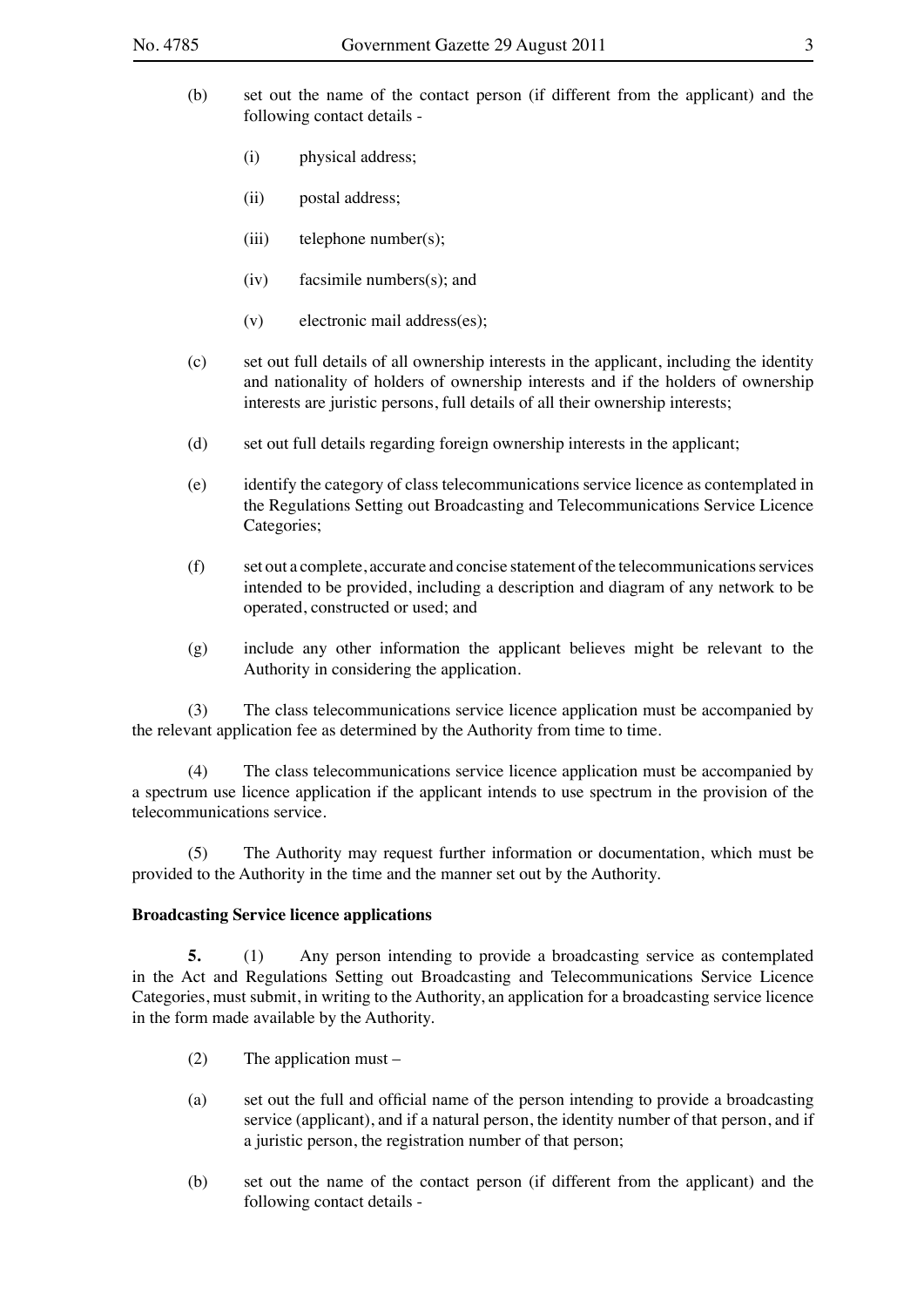- (i) physical address;
- (ii) postal address;
- (iii) telephone number(s);
- (iv) facsimile numbers(s); and
- (v) electronic mail address(es);
- (c) set out full details of all ownership interests in the applicant, including the identity and nationality of holders of ownership interests and if the holders of ownership interests are juristic persons, full details of all their ownership interests;
- (d) set out full details regarding foreign ownership interests in the applicant;
- (e) if the applicant is a juristic person, set out full names, nationalities and identity numbers of the members of the Board of Directors or other governing body;
- (f) identify the category of broadcasting service licence as contemplated in the Regulations Setting out Broadcasting and Telecommunications Service Licence Categories;
- (g) in respect of the commercial, community, and public broadcasting service categories, indicate whether the applicant intends to provide its own signal distribution service or whether it intends to contract with a signal distribution service licensee for such service;
- (h) in respect of the commercial, community, and public broadcasting service categories, indicate whether the applicant intends to use spectrum in the provision of the broadcasting service;
- (i) set out a complete, accurate and concise statement of the broadcasting services intended to be provided;
- (j) in respect of commercial, community, and public broadcasting service categories, set out a proposed programme schedule detailing the daily transmission time allocated to different programme types;
- (k) include a statement of accounts setting out the financial resources available to the applicant in relation to the broadcasting service licence applied for;
- (l) include a concise statement of expertise and experience of the applicant;
- (m) indicate full details of any ownership interests held in existing broadcasting services licences and other broadcasting services licence applications, by the applicant and if the applicant is a juristic persons, by persons who hold ownership interests in the applicant; and
- (n) include any other information the applicant believes might be relevant to the Authority in considering the application.

(3) The broadcasting service licence application must be accompanied by the relevant application fee as determined by the Authority from time to time.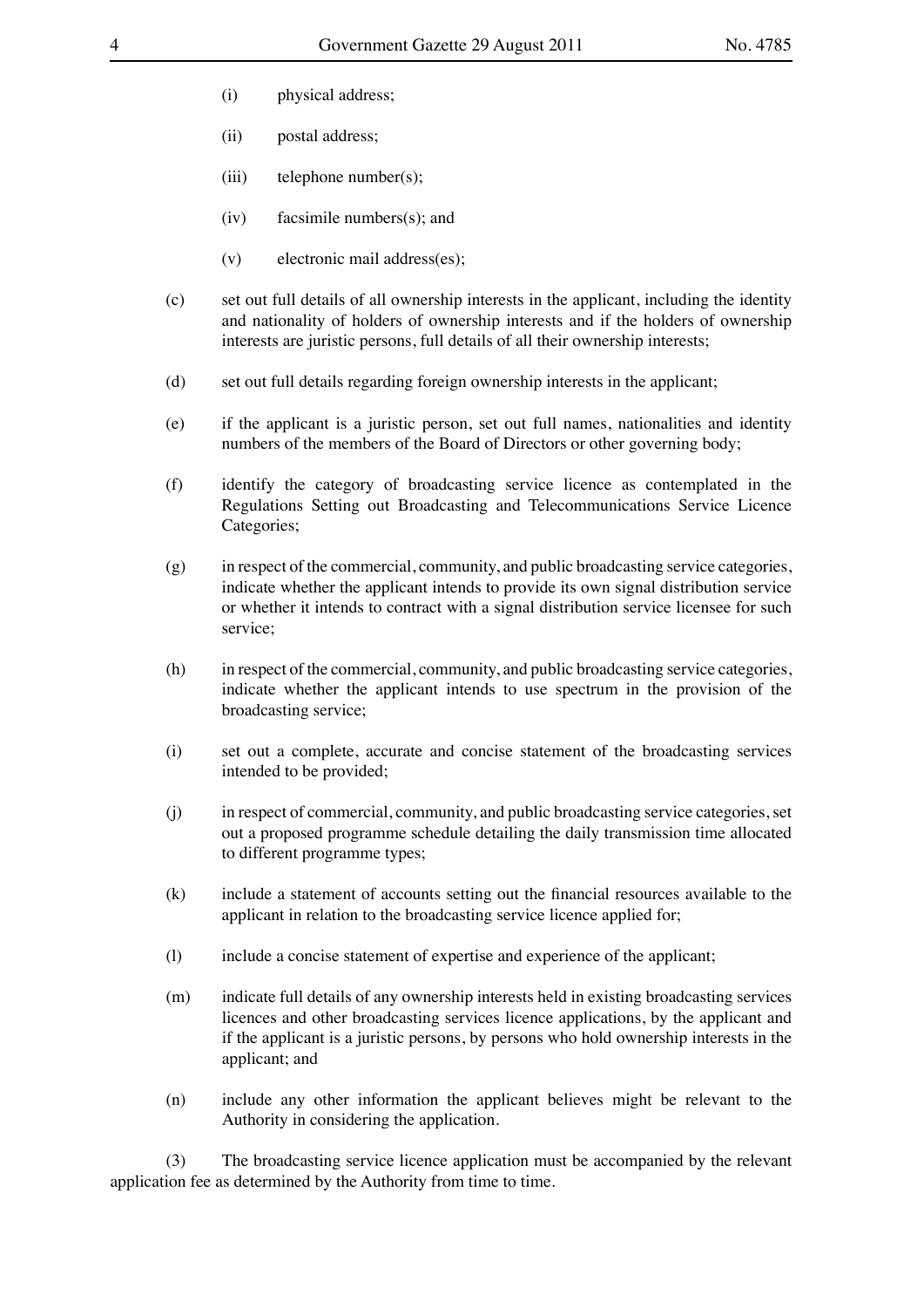(4) In respect of commercial, community, and public broadcasting service categories, the broadcasting service licence application must be accompanied by a spectrum use licence application if the applicant intends to use spectrum in the provision of the broadcasting service.

(5) In respect of commercial, community, and public broadcasting service categories, the broadcasting service licence application must be accompanied by a signal distribution licence application if the applicant intends to provide its own signal distribution service and the applicant is not already a signal distribution service licensee.

(6) The Authority may request further information or documentation, which must be provided to the Authority in the time and the manner set out by the Authority.

#### **Spectrum use licence applications**

**6.** (1) Any person intending to use spectrum, where the Authority, in its sole discretion, determines that spectrum use licence applications will be processed on a first come, first served basis, must submit, in writing to the Authority, an application for a spectrum use licence in the form made available by the Authority.

- (2) The application must -
- (a) set out the full and official name of the person intending to use spectrum (applicant), and if a natural person, the identity number of that person, and if a juristic person, the registration number of that person;
- (b) set out the name of the contact person (if different from the applicant) and the following contact details -
	- (i) physical address;
	- (ii) postal address;
	- (iii) telephone number(s);
	- (iv) facsimile numbers(s); and
	- (v) electronic mail address(es);
- (c) set out full details of all ownership interests in the applicant, including the identity and nationality of holders of ownership interests and if the holders of ownership interests are juristic persons, full details of all their ownership interests;
- (d) set out a complete list of radio frequencies or groups of radio frequencies being applied for;
- (e) set out a complete, accurate and concise statement of the services intended to be provided using the spectrum being applied for;
- (f) include the completed technical portion of the application form made available by the Authority; and
- (g) include any other information the applicant believes might be relevant to the Authority in considering the application.

(3) The spectrum use licence application must be accompanied by the relevant application fee as determined by the Authority from time to time.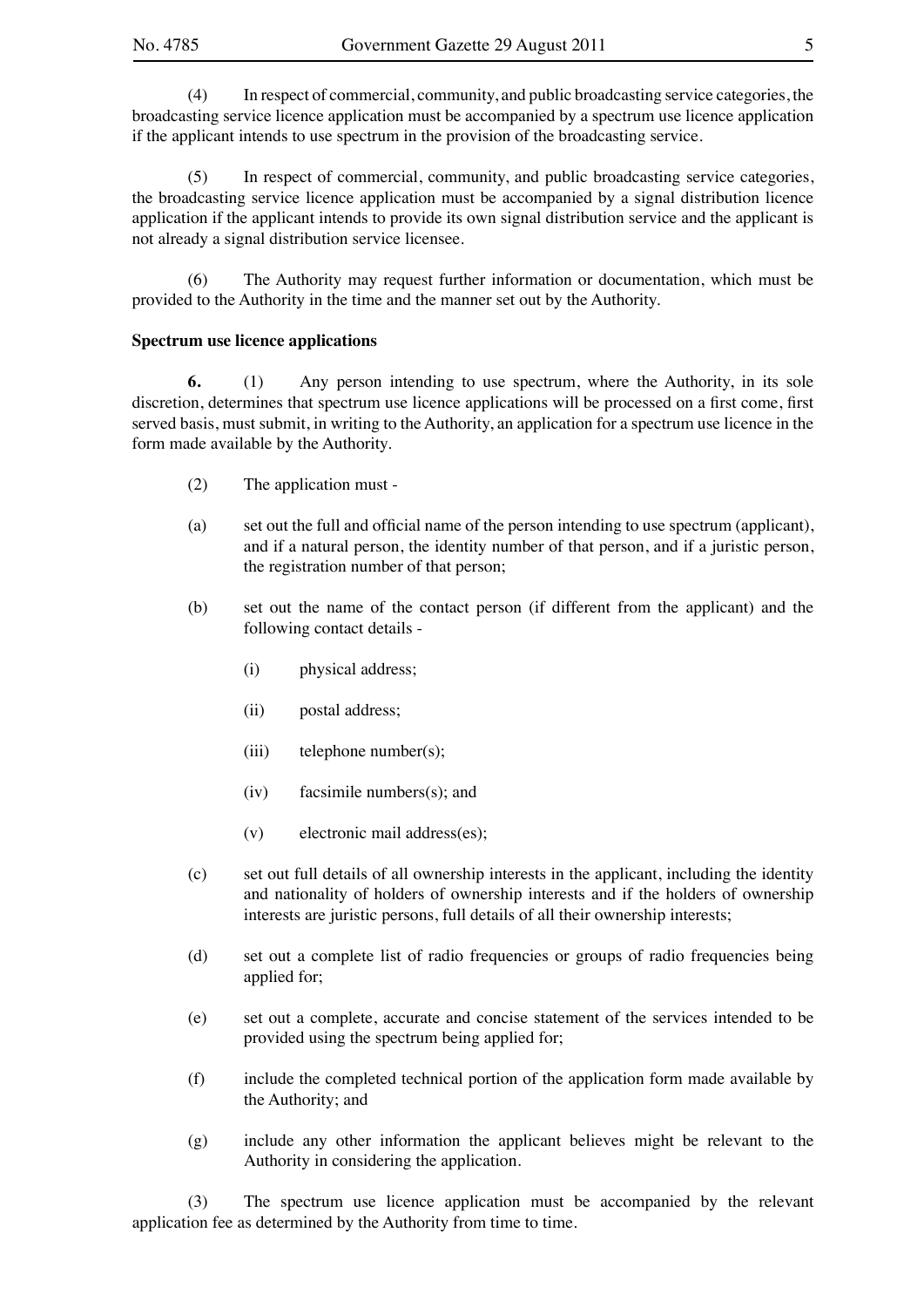(4) The Authority may request further information or documentation, which must be provided to the Authority in the time and the manner set out by the Authority.

#### **Transfer of licences and transfer of control of licences**

**7.** (1) A licensee may request the Authority to authorise the transfer of its licence or the transfer of control of its licence by submitting in writing to the Authority, an application to transfer a licence or transfer control of a licence, in the form made available by the Authority.

(2) Name changes and transfers of ownership interests not resulting in a transfer of control do not require prior approval from the Authority, however the Authority must be notified of the impending change at least fourteen (14) days prior to the effective date.

- (3) The application must -
- (a) set out details of the licence, including the licence number and include a copy of the licence;
- (b) set out full details of the licensee, including the full and official name of the licensee, and if a natural person, the identity number of that person, and if a juristic person, the registration number of that person;
- (c) set out the name of the contact person (if different from the licensee) and the following contact details -
	- (i) physical address;
	- (ii) postal address;
	- (iii) telephone number(s);
	- (iv) facsimile numbers(s); and
	- (v) electronic mail address(es);
- (d) in respect of telecommunications service licences, set out the details of the proposed new licensee, called for in sections  $4(2)(a) - (d)$  and  $(g)$  of these regulations;
- (e) in respect of broadcasting service licences, set out the details of the proposed new licensee, called for in sections  $5(2)(a) - (e)$  and  $5(2)(k) - (n)$  of these regulations;
- (f) in respect of spectrum use licences, set out the details of the proposed new licensee called for in sections  $6(2)(a) - (c)$  and  $(g)$  of these regulations;
- (g) set out a complete, accurate and concise statement of the reasons for the proposed transfer or transfer of control; and
- (h) include any other information the applicant believes might be relevant to the Authority in considering the application.

(4) The transfer application must be accompanied by the relevant application fee as determined by the Authority from time to time.

(5) If any amendment to the licence is sought, the licence transfer application must be accompanied by a licence amendment application.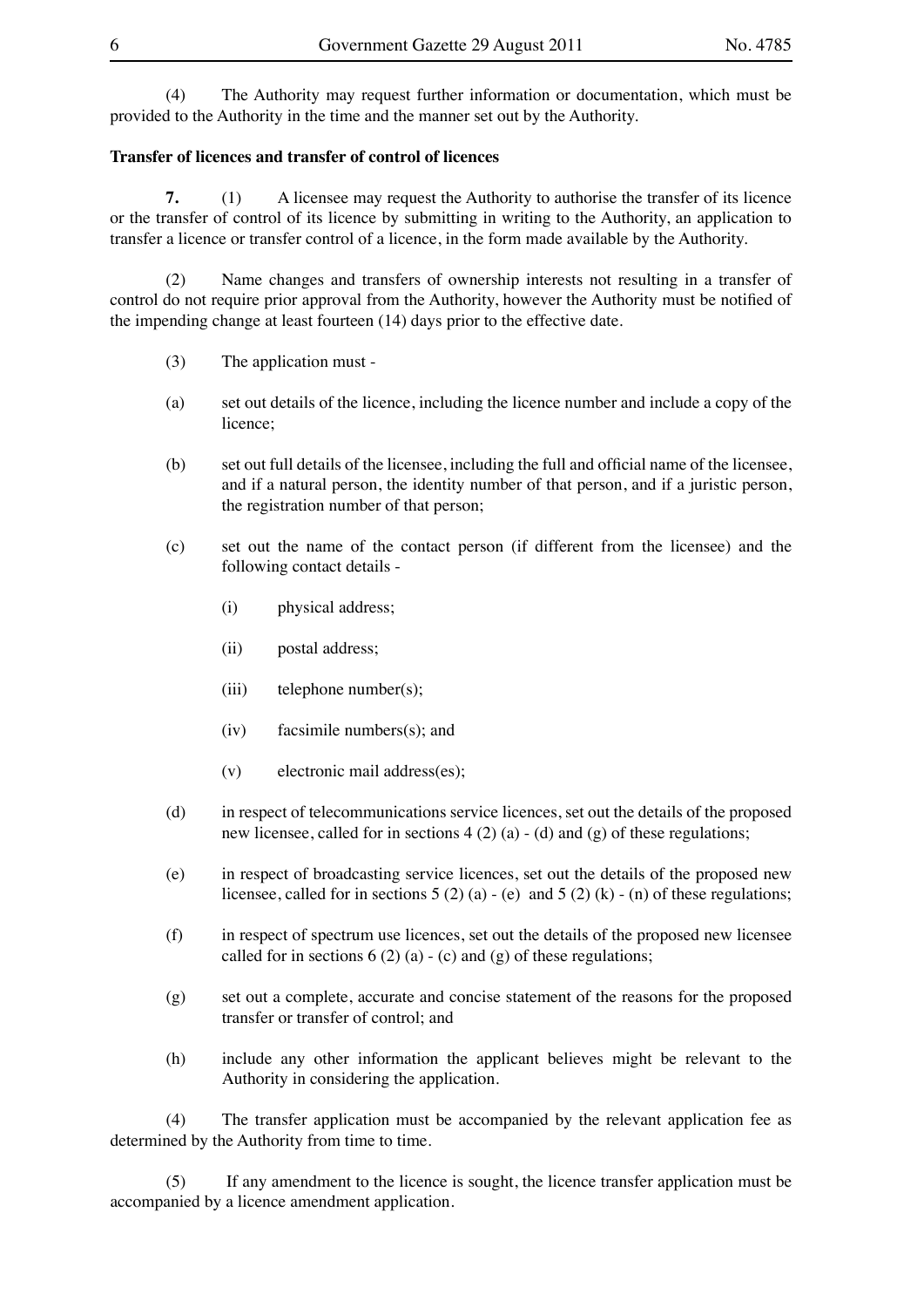(6) The Authority may request further information or documentation, which must be provided to the Authority in the time and the manner set out by the Authority.

#### **Amendment of licences**

**8.** (1) A licensee may request the Authority to amend its licence by submitting in writing to the Authority, an application to amend a licence in the form made available by the Authority.

(2) Changes to the licensee's name and name and details of contact persons do not require prior approval from the Authority, but the Authority must be notified of the impending change at least fourteen (14) days prior to the effective date.

- (3) The application must -
- (a) set out details of the licence, including the licence number and include a copy of the licence;
- (b) set out full details of the licensee, including the full and official name of the licensee, and if a natural person, the identity number of that person, and if a juristic person, the registration number of that person;
- (c) set out the name of the contact person (if different from the licensee) and the following contact details -
	- (i) physical address;
	- (ii) postal address;
	- (iii) telephone number(s);
	- (iv) facsimile numbers(s); and
	- (v) electronic mail address(es);
- (d) set out a complete, accurate and concise statement of the proposed amendment;
- (e) set out a complete, accurate and concise statement of the reasons for the proposed amendment; and
- (f) include any other information the applicant believes might be relevant to the Authority in considering the application.

(4) The amendment application must be accompanied by the relevant application fee as determined by the Authority from time to time.

(5) The Authority may request further information or documentation, which must be provided to the Authority in the time and the manner set out by the Authority.

#### **Renewal of licences**

**9.** (1) A licensee may request the Authority to renew its licence by submitting in writing to the Authority, an application to renew a licence in the form made available by the Authority.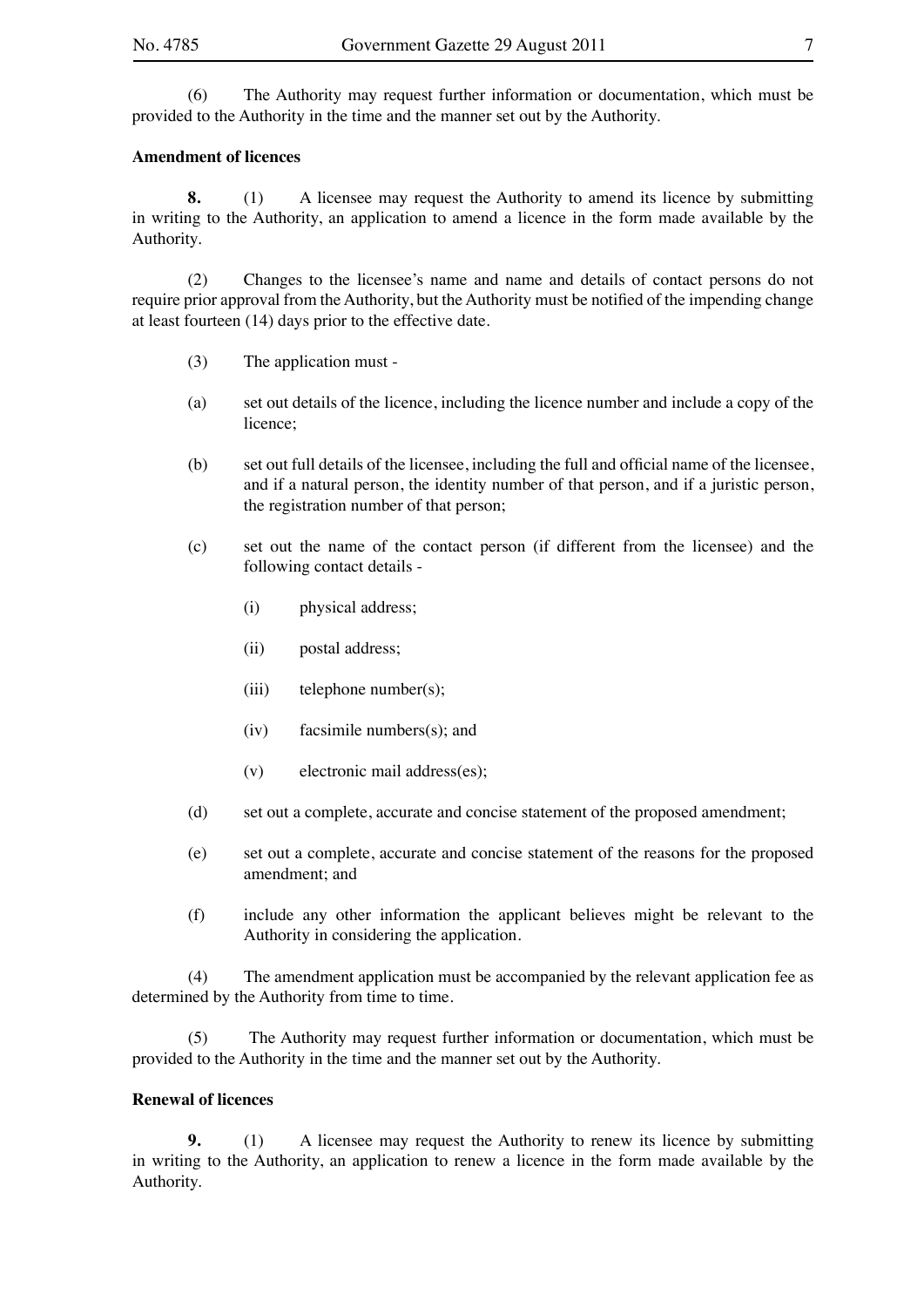- (2) The application must -
- (a) set out details of the licence, including the licence number and include a copy of the licence;
- (b) set out full details of the licensee, including the full and official name of the licensee, and if a natural person, the identity number of that person, and if a juristic person, the registration number of that person;
- (c) set out the name of the contact person (if different from the licensee) and the following contact details -
	- (i) physical address;
	- (ii) postal address;
	- (iii) telephone number(s);
	- (iv) facsimile numbers(s); and
	- (v) electronic mail address(es);
- (d) set out a complete and accurate statement detailing any action taken by the Authority or other entity with competent jurisdiction in relation to any breach or alleged breach by the licensee of the Act, regulations or the licensee's licence; and
- (e) include any other information the applicant believes might be relevant to the Authority in considering the application.

(3) The amendment application must be accompanied by the relevant application fee as determined by the Authority from time to time.

(4) The Authority may request further information or documentation, which must be provided to the Authority in the time and the manner set out by the Authority.

#### **Withdrawal of licences**

**10.** (1) If a licensee cannot provide service in accordance with its licence for a period greater than twenty-four (24) hours, it must notify the Authority of that occurrence within twentyfour (24) hours of the occurrence, or if the licensee was unaware of the interruption of service, as soon as the licensee becomes aware of the occurrence.

(2) If a licensee intends to permanently discontinue providing service in accordance with its licence, it must request the Authority to withdraw its licence by submitting in writing to the Authority, an application to withdraw a licence in the form made available by the Authority.

- (3) The application must -
- (a) set out full details of the licence, including the licence number and include a copy of the licence;
- (b) set out full details of the licensee, including the full and official name of the licensee, and if a natural person, the identity number of that person, and if a juristic person, the registration number of that person;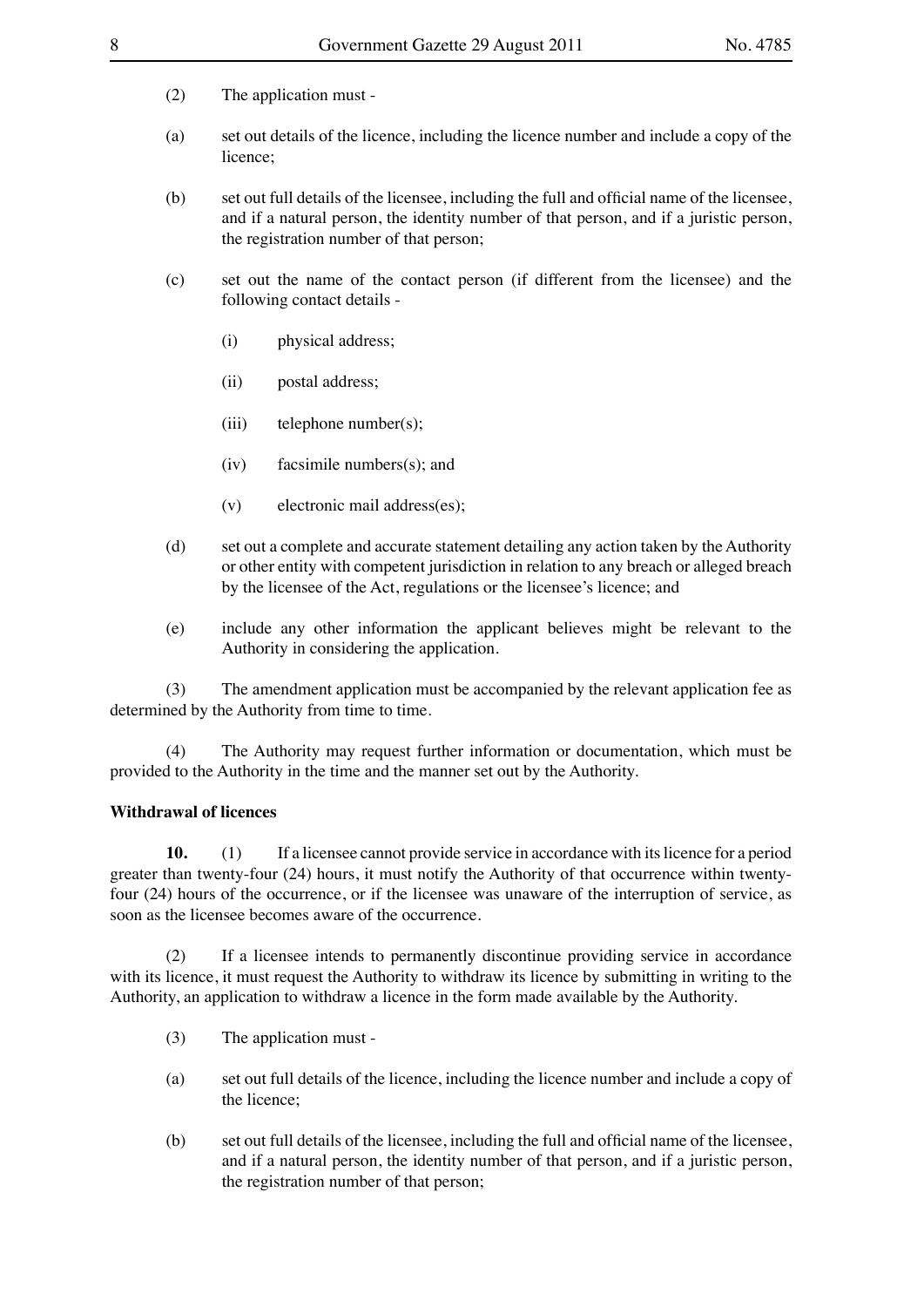- (c) set out the name of the contact person (if different from the licensee) and the following contact details -
	- (i) physical address;
	- (ii) postal address;
	- (iii) telephone number(s);
	- (iv) facsimile numbers(s); and
	- (v) electronic mail address(es);
- (d) set out a complete, accurate and concise statement of the reasons for the proposed withdrawal;
- (e) set out the date the licensee intends to permanently discontinue providing service, which must be at least sixty (60) days after the date the application is submitted;
- (f) indicate whether the licensee has paid all fees payable to the Authority in relation to the licence; and
- (g) include any other information the applicant believes might be relevant to the Authority in considering the application.

(4) The Authority may request further information or documentation, which must be provided to the Authority in the time and the manner set out by the Authority.

#### **Application procedures**

**11.** (1) In respect of any application made in terms of these regulations, except applications concerning spectrum used in conjunction with the following telecommunications services that may be provided without a licence: amateur service, aeronautical service, maritime service, navigation and radar system service, the Authority will publish a notice of the application in the *Government Gazette*.

(2) After the Authority publishes notice of an application in the *Government Gazette*, the public may submit in writing to the Authority, comments within the time set out in the notice, which time may not be less than fourteen (14) days from the date of publication.

(3) If the Authority considers it necessary, it will provide the opportunity to the applicant to respond to public comments.

(4) Applicant responses to public comments must be submitted in writing to the Authority within the time set out by the Authority, which time may be not less than fourteen (14) days from the submission of public comments or if the opportunity for the submission of responses is published in a subsequent *Government Gazette*, not less than fourteen (14) days from the date of publication.

(5) The times for the submission of public comments and applicant responses are to be determined by the Authority in light of the nature of the application.

(6) The Authority may consider written submissions not timeously filed if, in its opinion, it is practicable to do so.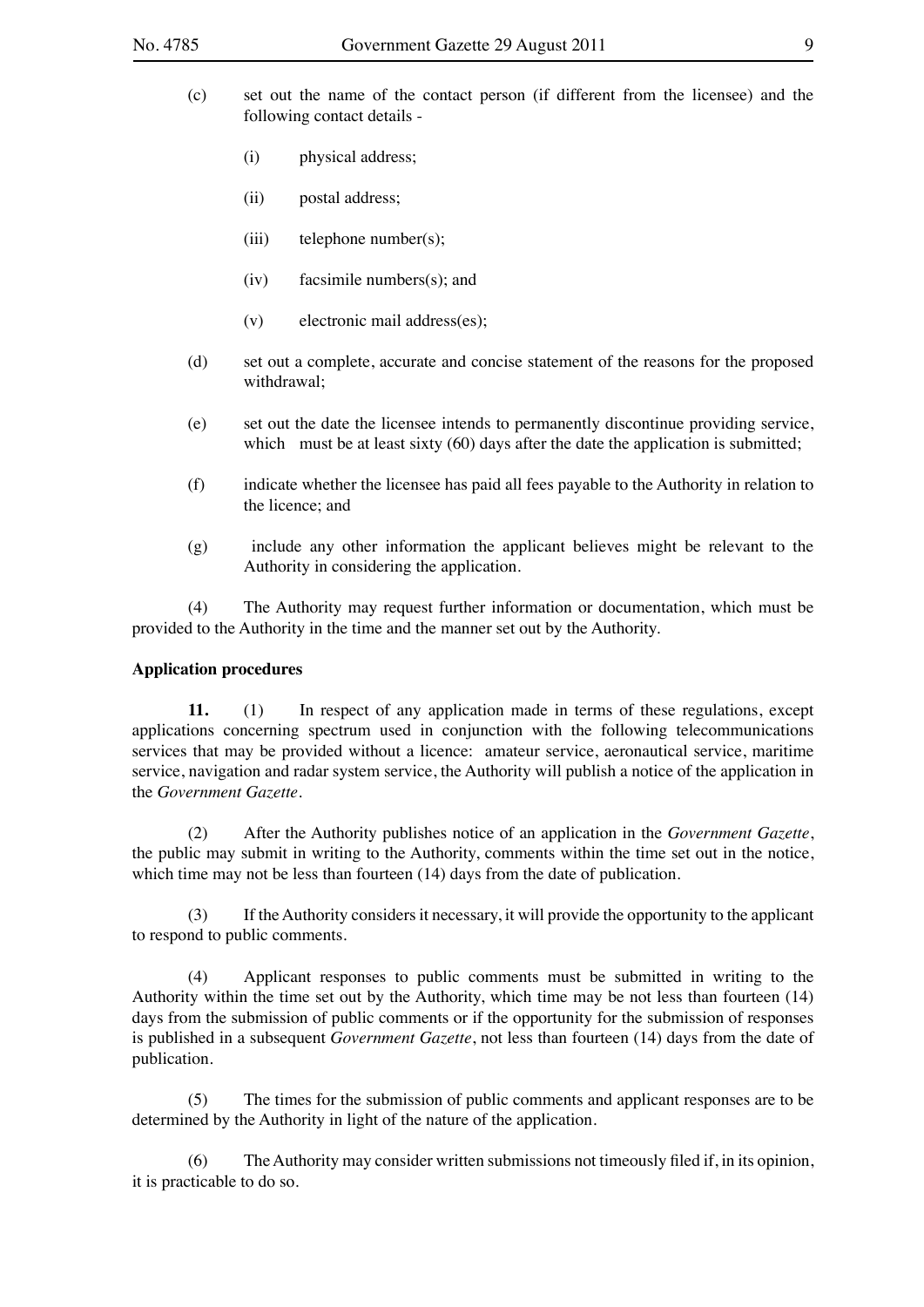(7) The Authority may request further written submissions, for example, further information or clarification, which must be provided to the Authority in the time and the manner set out by the Authority.

- (8) All written submissions must -
- (a) contain the name and contact details of the person making the written submissions and the name and contact details of the person for whom the written submission is made, if different;
- (b) be clear and concise; and
- (c) conform to any further requirements determined by the Authority from time to time.

(9) After considering any application made in terms of these regulations and any written and oral submissions, the Authority will either deny the application or grant the application, in whole or in part, and –

- (a) issue the appropriate licence in respect of class telecommunications service licence applications, broadcasting services licence applications and spectrum use licence applications;
- (b) issue the appropriate licence to the transferee in respect of licence transfer applications;
- (c) issue an amended licence in respect of licence amendment applications; or
- (d) issue a renewal licence in respect of licence renewal applications.

(10) In the event the Authority is unable to render a decision within sixty (60) days of the last written or oral submission, the Authority will inform the applicant or licensee of its inability and the reasons for such inability and what measures are being taken to address the matter urgently, which matter must then be addressed within a further maximum period of sixty (60) days, unless the Authority has identified extraordinary circumstances, beyond its reasonable control that makes it impossible to render its decision within the further maximum period of sixty (60) days.

#### **Application procedures concerning spectrum used in conjunction with licence exempt telecommunications services**

**12.** (1) In respect of any application concerning spectrum used in conjunction with the following telecommunications services that may be provided without a licence: amateur service, aeronautical service, maritime service, navigation and radar system service, the Authority may publish a notice of the application in the *Government Gazette* and follow the procedure set out in regulation 11 above, or it may follow the procedures set out in this regulation 12.

(2) After considering any application made in terms of this regulation and any further information submitted by the applicant, the Authority will either deny the application or grant the application, in whole or in part, and –

- (a) issue the appropriate licence in respect of class telecommunications service licence applications, broadcasting services licence applications and spectrum use licence applications;
- (b) issue the appropriate licence to the transferee in respect of licence transfer applications;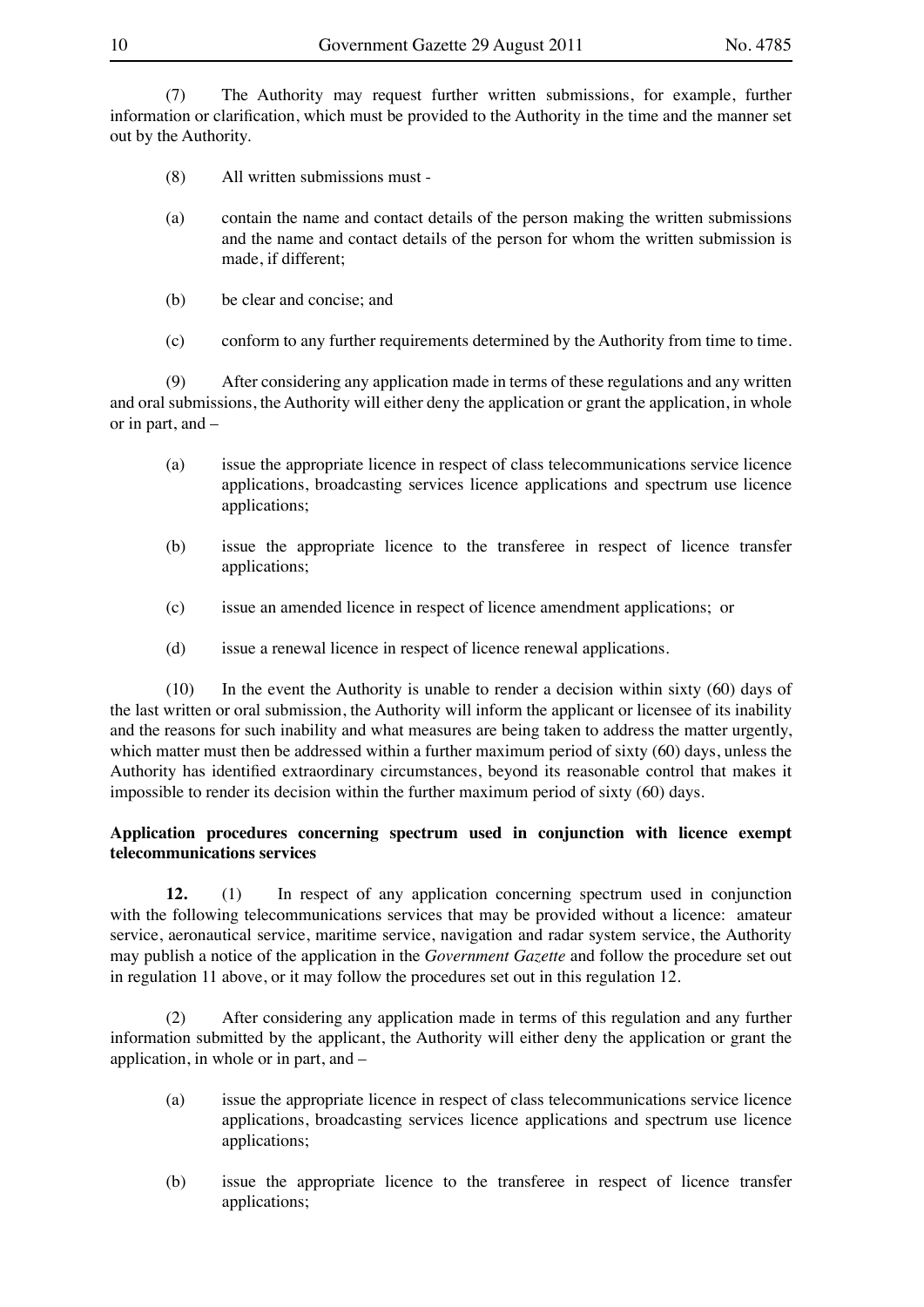- (c) issue an amended licence in respect of licence amendment applications; or
- (d) issue a renewal licence in respect of licence renewal applications.

(3) In the event the Authority is unable to render a decision within thirty (30) days of the last written or oral submission, the Authority will inform the applicant or licensee of its inability and the reasons for such inability and what measures are being taken to address the matter urgently, which matter must then be addressed within a further maximum period of fourteen (14) days, unless the Authority has identified extraordinary circumstances, beyond its reasonable control that makes it impossible to render its decision within the further maximum period of fourteen (14) days.

#### **Licence modification procedures**

**13.** (1) The Authority may initiate a licence modification proceeding contemplated in section 42(2) of the Act by providing notice to a licensee setting out the proposed modification and the grounds for such modification.

(2) The licensee may submit in writing to the Authority, comments within the time set out in the notice, which time may not be less than thirty (30) days from the date of notice.

(3) Thereafter, the Authority will publish a notice, either as originally proposed or as modified taking into account the licensee's comments, of a proposed licence modification in the *Government Gazette*.

(4) After the Authority publishes the notice of a proposed licence modification in the *Government Gazette*, the public may submit in writing to the Authority, comments within the time set out in the notice, which time may not be less than thirty (30) days from the date of publication.

(5) If the Authority considers it necessary, it will provide the opportunity to the licensee to respond to public comments.

(6) Licensee responses to public comments must be submitted in writing to the Authority within the time set out by the Authority, which time may be not less than fourteen (14) days from the submission of public comments or if the opportunity for the submission of responses is published in a subsequent *Government Gazette*, not less than fourteen (14) days from the date of publication.

(7) The times for the submission of public comments and licensee responses are to be determined by the Authority in light of the nature of the application.

(8) The Authority may consider written submissions not timeously filed if, in its opinion, it is practicable to do so.

(9) The Authority may request further written submissions, for example, further information or clarification, which must be provided to the Authority in the time and the manner set out by the Authority.

- (10) All written submissions must -
- (a) contain the name and contact details of the person making the written submissions and the name and contact details of the person for whom the written submission is made, if different;
- (b) be clear and concise; and
- (c) conform to any further requirements determined by the Authority from time to time.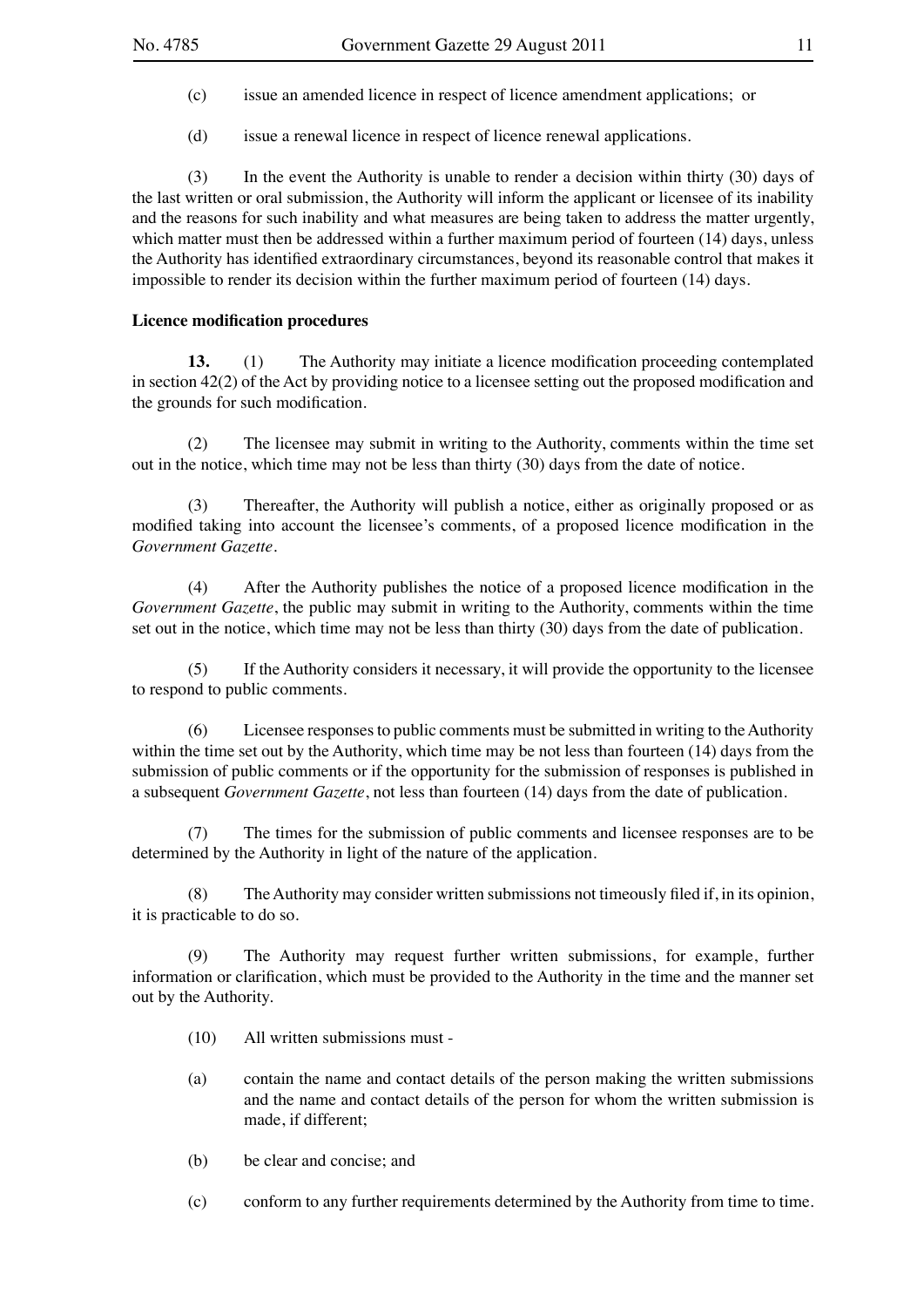(11) After considering any written and oral submissions in respect of a proposed licence modification, the Authority must either issue a modified licence or decide not to issue the modified licence.

(12) In the event the Authority is unable to render a decision within sixty (60) days of the last written or oral submission, the Authority will inform the applicant or licensee of its inability and the reasons for such inability and what measures are being taken to address the matter urgently, which matter must then be addressed within a further maximum period of sixty (60) days, unless the Authority has identified extraordinary circumstances, beyond its reasonable control that makes it impossible to render its decision within the further maximum period of sixty (60) days.

#### **Oral hearings**

**14.** (1) If the Authority considers it necessary or appropriate, it will also hear oral submissions in respect of any application made in terms of these regulations or any licence modification proceeding.

(2) The Authority must invite the public to make oral submissions at least fourteen (14) days prior to the hearing.

(3) Unless otherwise specified by the Authority, hearings will be open to the public.

(4) The format and agenda of the hearing is at the discretion of the Authority, depending on the nature of the proceeding, provided however, that the hearing should be informal in nature.

- (5) All oral submissions must -
- (a) include a statement indicating the name and contact details of the person making the oral submission and the name and contact details of the person for whom the oral submission is made, if different;
- (b) be clear and concise; and
- (c) conform to any further requirements determined by the Authority from time to time.

(6) If the Authority considers it necessary, it will provide the opportunity to the licensee or applicant to respond to oral submissions.

(7) The Authority may request further oral or written submissions, for example, further information or clarification, which must be provided to the Authority in the time and the manner set out by the Authority.

(8) At the conclusion of the hearing, a concise report summarising the oral submissions must be prepared and placed in the relevant application file by the Authority.

#### **Confidential information**

**15.** (1) Any person providing information or documentation may designate information as confidential, provided, however, if the Authority is of the opinion that the information is not confidential, it must inform the person that it may withdraw the information, agree that it will not be treated as confidential, or request a hearing on the issue of confidentiality to be conducted in terms of section 28 of the Act.

(2) Any person making oral submissions may request a closed hearing on the grounds that the submissions are confidential. Closed hearings will be treated as confidential meetings in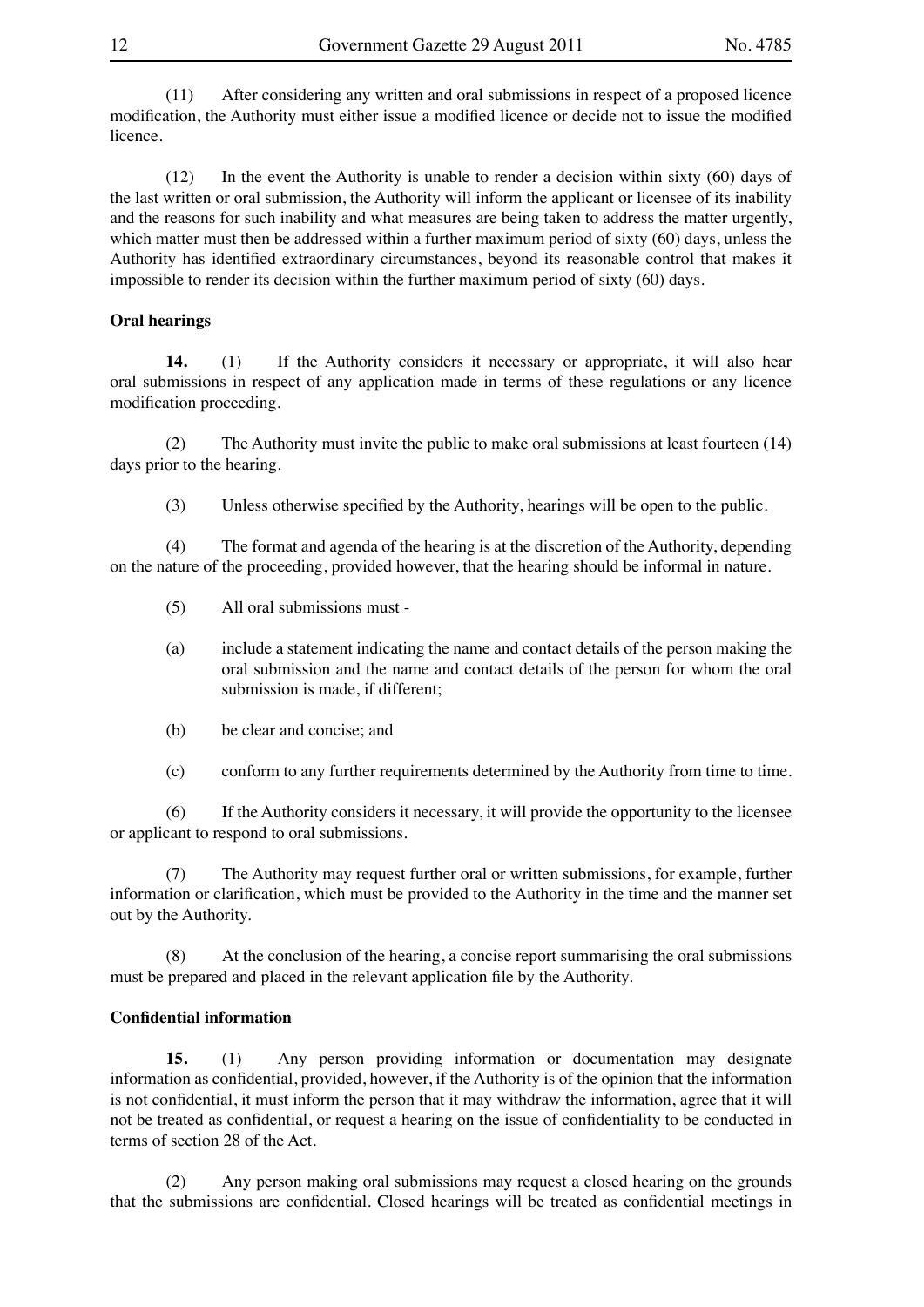terms of section 29 of the Act, and the notice of the closed meeting required by section 29(4) must be maintained in the relevant application file.

#### **Condonation**

**16.** (1) In the event any party is unable to comply with any time set out in these regulations, it may request from the Authority an extension of time at least seven (7) days prior to the time set out or within such other time period agreed by the Authority upon good cause shown.

(2) The Authority will respond to the request for condonation as soon as practicable, and may either grant or deny the request, in its sole discretion, based on, among other things, the nature of the proceeding and the reasons for non-compliance with the time set out.

#### *Ex parte* **communications**

**17.** A person may not communicate with the members of the Board, the CEO or staff members of, or consultants to the Authority, to discuss the subject matter of an application proceeding, except as provided for herein.

#### **Record of proceedings**

**18.** (1) All documents deemed relevant by the Authority to the application proceedings contemplated by these regulations, including information and documentation provided in terms of these regulations and decisions made by the Authority, must be maintained by the Authority separately for each application in files located at the head offices of the Authority and, if practicable, on the Authority's website.

(2) Except for confidential information, any person may examine the application proceeding files either at the head offices of the Authority during normal business hours and copies may be made on payment of a fee determined by the Authority from time to time, and, if available, on the Authority's website where copies may be downloaded free of charge.

### **Publication of licensing decisions and licences**

**19.** (1) All decisions made in terms of these regulations will be communicated to the applicants and other relevant parties in writing together with reasons, and may be published in the *Government Gazette*.

(2) The Authority's register of licences maintained in terms of section 27(3) of the Act and copies of all licences, will be held at the head offices of the Authority and if practicable, on the Authority's website.

(3) Any person may examine the register of licences and copies of licences either at the head offices of the Authority during normal business hours and copies may be made on payment of a fee determined by the Authority, and, if available, on the Authority's website where copies may be downloaded free of charge.

#### **Reconsideration**

**20.** (1) The Authority may, on its own, reconsider any decision made in terms of these regulations within the time set out in section 31 of the Act.

(2) Any person may submit to the Authority in writing a request to reconsider any decision made in terms of these regulations within thirty (30) days of notice of the decision, and the Authority will reconsider such regulation within the time set out in section 31 of the Act.